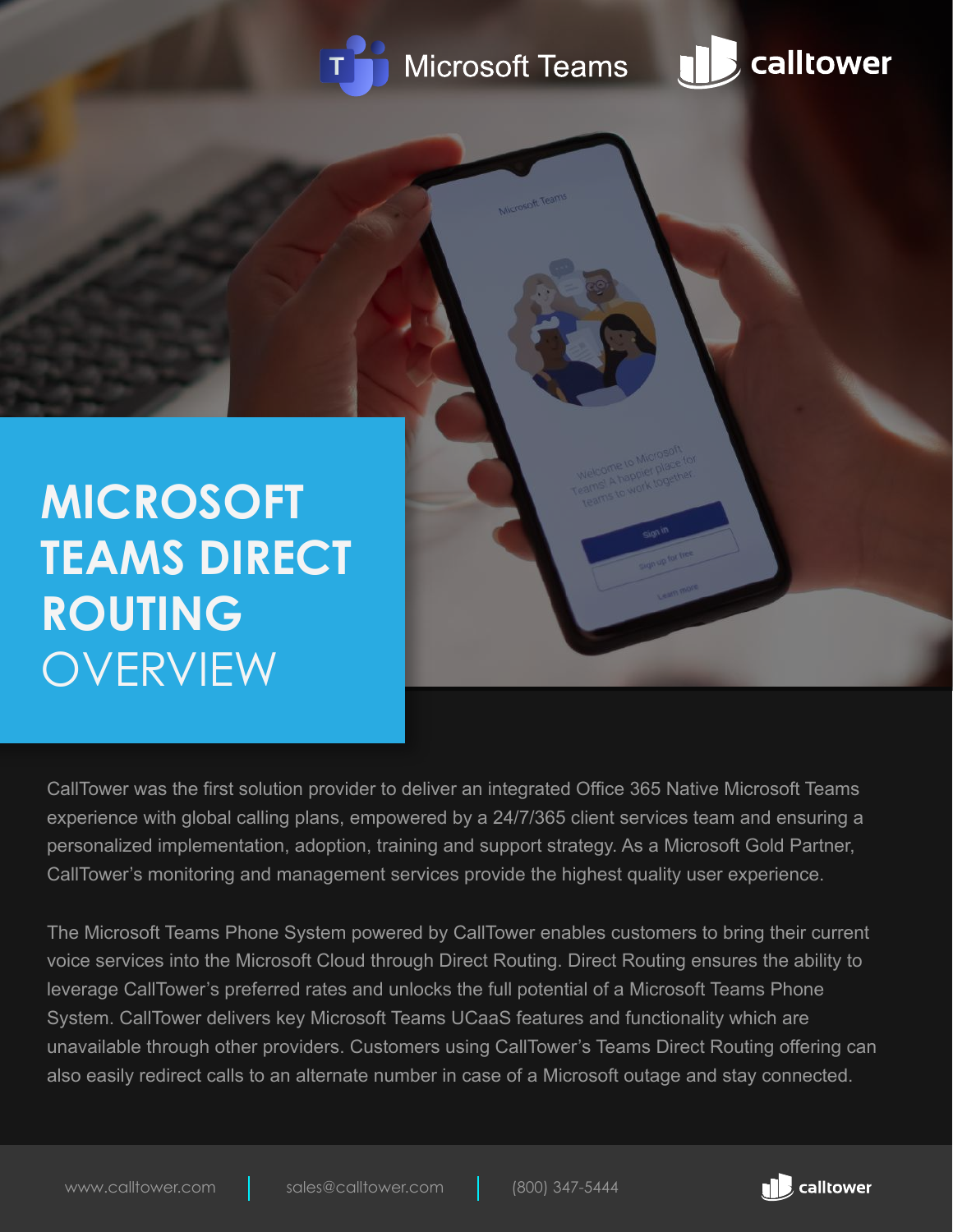## **MICROSOFT TEAMS AND CALLTOWER GLOBAL PSTN CLOUD INFRASTRUCTURE**

## Highlights:



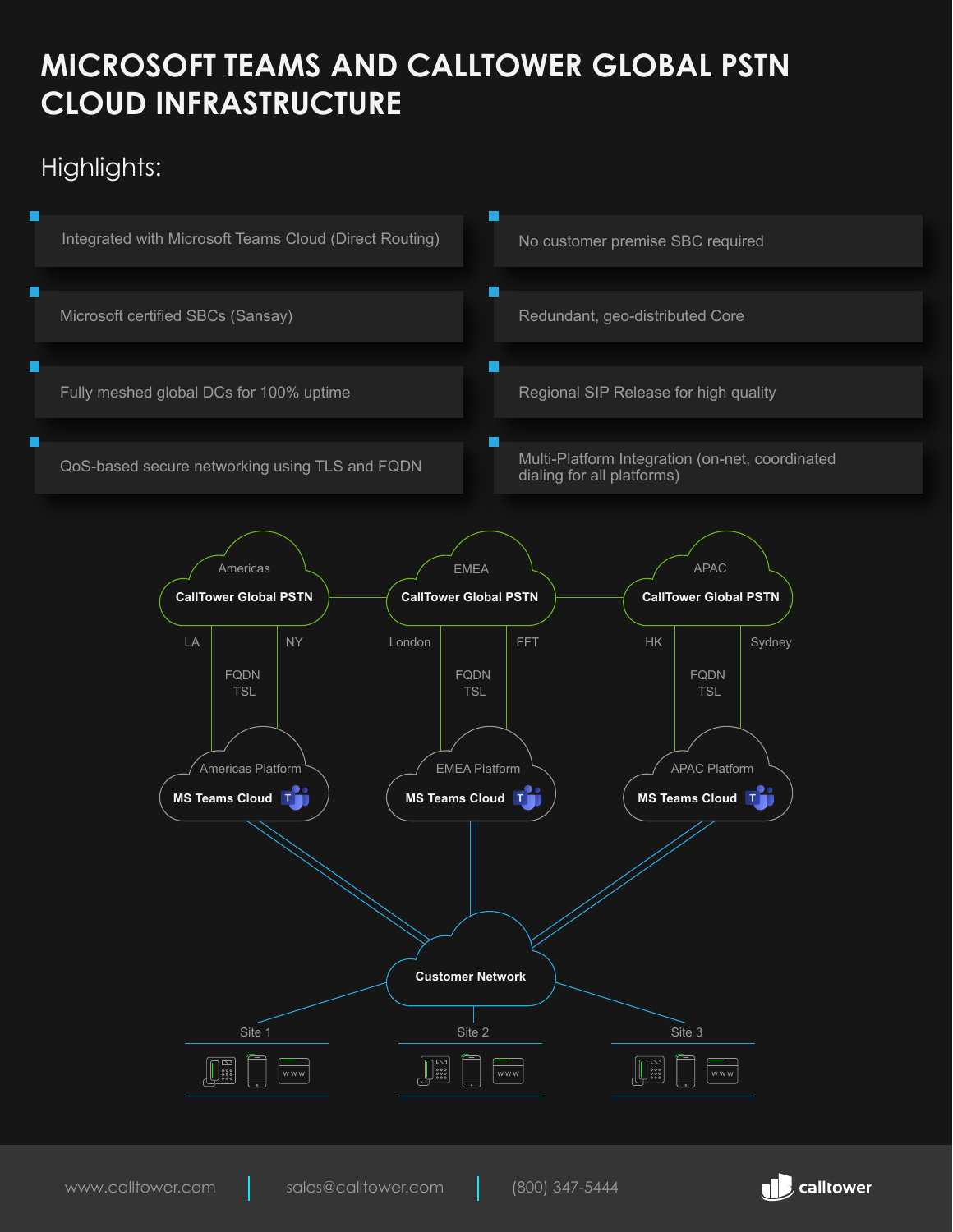#### Migration Strategies | **Crawl - Walk - Run:**



#### Global PSTN Coverage



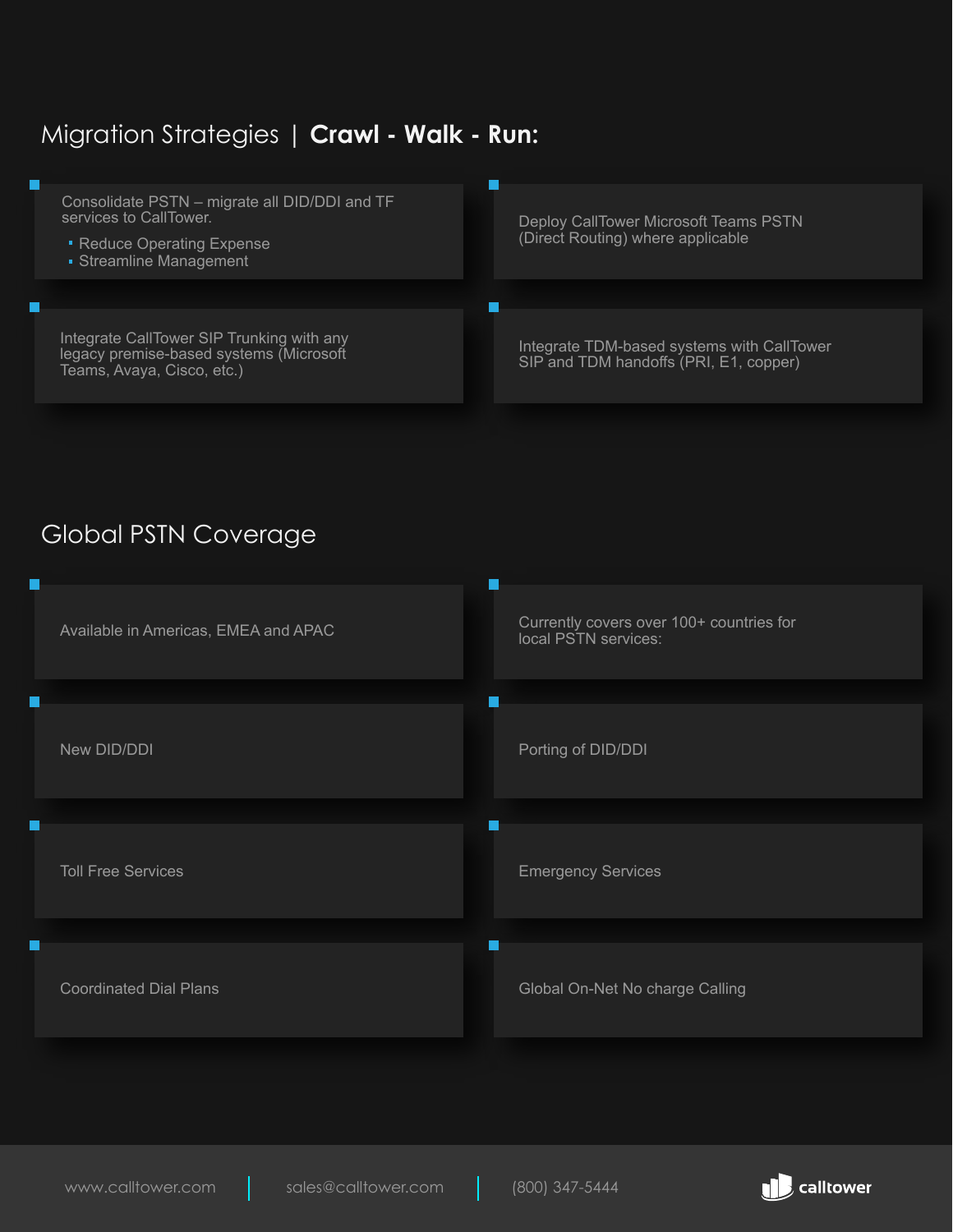| <b>CallTower International Coverage and Capabilities</b> |                |                     |                          |                                                |                                          |                                      |  |  |  |
|----------------------------------------------------------|----------------|---------------------|--------------------------|------------------------------------------------|------------------------------------------|--------------------------------------|--|--|--|
| Country                                                  | <b>New DID</b> | Portability (LNP)** | Local in-country calling | <b>PRI/PRA Integration</b><br>with local telco | <b>International Toll Free</b><br>(ITFS) | <b>Emergency Services</b><br>(E-911) |  |  |  |
| Argentina                                                | <b>YES</b>     | <b>NO</b>           | <b>YES</b>               | <b>YES</b>                                     | <b>YES</b>                               | Telco Line                           |  |  |  |
| Australia                                                | <b>YES</b>     | <b>YES</b>          | <b>YES</b>               | <b>YES</b>                                     | <b>YES</b>                               | Telco Line                           |  |  |  |
| Austria                                                  | <b>YES</b>     | <b>YES</b>          | <b>YES</b>               | <b>YES</b>                                     | <b>YES</b>                               | Telco Line                           |  |  |  |
| Bahrain                                                  | <b>YES</b>     | <b>NO</b>           | <b>NO</b>                | <b>YES</b>                                     | <b>YES</b>                               | Telco Line                           |  |  |  |
| Belgium                                                  | <b>YES</b>     | <b>YES</b>          | <b>YES</b>               | <b>YES</b>                                     | <b>YES</b>                               | <b>YES</b>                           |  |  |  |
| <b>Brazil</b>                                            | <b>YES</b>     | <b>YES</b>          | <b>YES</b>               | <b>YES</b>                                     | <b>YES</b>                               | Telco Line                           |  |  |  |
| <b>Bulgaria</b>                                          | <b>YES</b>     | <b>NO</b>           | <b>YES</b>               | <b>YES</b>                                     | <b>YES</b>                               | <b>Telco Line</b>                    |  |  |  |
| Canada                                                   | <b>YES</b>     | <b>YES</b>          | <b>YES</b>               | <b>YES</b>                                     | <b>YES</b>                               | <b>YES</b>                           |  |  |  |
| Chile                                                    | <b>YES</b>     | <b>YES</b>          | <b>YES</b>               | <b>YES</b>                                     | <b>YES</b>                               | Telco Line                           |  |  |  |
| China                                                    | <b>NO</b>      | <b>NO</b>           | <b>NO</b>                | <b>YES</b>                                     | <b>YES</b>                               | Telco Line                           |  |  |  |
| Colombia                                                 | <b>YES</b>     | <b>NO</b>           | <b>YES</b>               | <b>YES</b>                                     | <b>YES</b>                               | Telco Line                           |  |  |  |
| Costa Rica                                               | <b>YES</b>     | <b>NO</b>           | <b>YES</b>               | <b>YES</b>                                     | <b>YES</b>                               | Telco Line                           |  |  |  |
| Croatia                                                  | <b>YES</b>     | <b>YES</b>          | <b>YES</b>               | <b>YES</b>                                     | <b>YES</b>                               | <b>YES</b>                           |  |  |  |
| Cyprus                                                   | <b>YES</b>     | <b>YES</b>          | <b>YES</b>               | <b>YES</b>                                     | <b>YES</b>                               | Telco Line                           |  |  |  |
| Czech Republic                                           | <b>YES</b>     | <b>YES</b>          | <b>YES</b>               | <b>YES</b>                                     | <b>YES</b>                               | <b>YES</b>                           |  |  |  |
| Denmark                                                  | <b>YES</b>     | <b>YES</b>          | <b>YES</b>               | <b>YES</b>                                     | <b>YES</b>                               | <b>YES</b>                           |  |  |  |
| Dominicana                                               | <b>YES</b>     | <b>NO</b>           | <b>NO</b>                | <b>YES</b>                                     | <b>YES</b>                               | Telco Line                           |  |  |  |
| El Salvador                                              | <b>YES</b>     | <b>NO</b>           | <b>NO</b>                | <b>YES</b>                                     | <b>YES</b>                               | Telco Line                           |  |  |  |
| Ecuador                                                  | <b>NO</b>      | <b>NO</b>           | <b>NO</b>                | <b>YES</b>                                     | <b>YES</b>                               | Telco Line                           |  |  |  |
| Estonia                                                  | <b>YES</b>     | <b>NO</b>           | <b>NO</b>                | <b>YES</b>                                     | <b>YES</b>                               | Telco Line                           |  |  |  |
| Finland                                                  | <b>YES</b>     | <b>YES</b>          | <b>YES</b>               | <b>YES</b>                                     | <b>YES</b>                               | <b>YES</b>                           |  |  |  |
| France                                                   | YES            | <b>YES</b>          | YES                      | <b>YES</b>                                     | YES                                      | <b>YES</b>                           |  |  |  |
| Georgia                                                  | <b>YES</b>     | <b>NO</b>           | <b>NO</b>                | <b>YES</b>                                     | <b>YES</b>                               | Telco Line                           |  |  |  |
| Germany                                                  | <b>YES</b>     | <b>YES</b>          | <b>YES</b>               | <b>YES</b>                                     | <b>YES</b>                               | <b>YES</b>                           |  |  |  |
| Greece                                                   | YES            | <b>YES</b>          | <b>YES</b>               | <b>YES</b>                                     | <b>YES</b>                               | Telco Line                           |  |  |  |
| Guatemala                                                | YES            | <b>NO</b>           | <b>NO</b>                | <b>YES</b>                                     | <b>YES</b>                               | Telco Line                           |  |  |  |
| Honduras                                                 | <b>NO</b>      | NO                  | $NO$                     | YES                                            | <b>YES</b>                               | Telco Line                           |  |  |  |
| Hong Kong                                                | <b>YES</b>     | <b>NO</b>           | <b>YES</b>               | <b>YES</b>                                     | <b>YES</b>                               | Telco Line                           |  |  |  |
| Hungary                                                  | YES            | <b>YES</b>          | YES                      | <b>YES</b>                                     | <b>YES</b>                               | <b>YES</b>                           |  |  |  |
| India                                                    | <b>NO</b>      | <b>NO</b>           | <b>NO</b>                | <b>YES</b>                                     | <b>YES</b>                               | Telco Line                           |  |  |  |
| Indonesia                                                | <b>NO</b>      | NO                  | $NO$                     | <b>YES</b>                                     | YES                                      | Telco Line                           |  |  |  |
| Ireland                                                  | <b>YES</b>     | <b>YES</b>          | <b>YES</b>               | <b>YES</b>                                     | <b>YES</b>                               | <b>YES</b>                           |  |  |  |
| Israel                                                   | YES            | <b>YES</b>          | YES                      | <b>YES</b>                                     | YES                                      | Telco Line                           |  |  |  |
| Italy                                                    | YES            | <b>YES</b>          | YES                      | <b>YES</b>                                     | <b>YES</b>                               | <b>YES</b>                           |  |  |  |

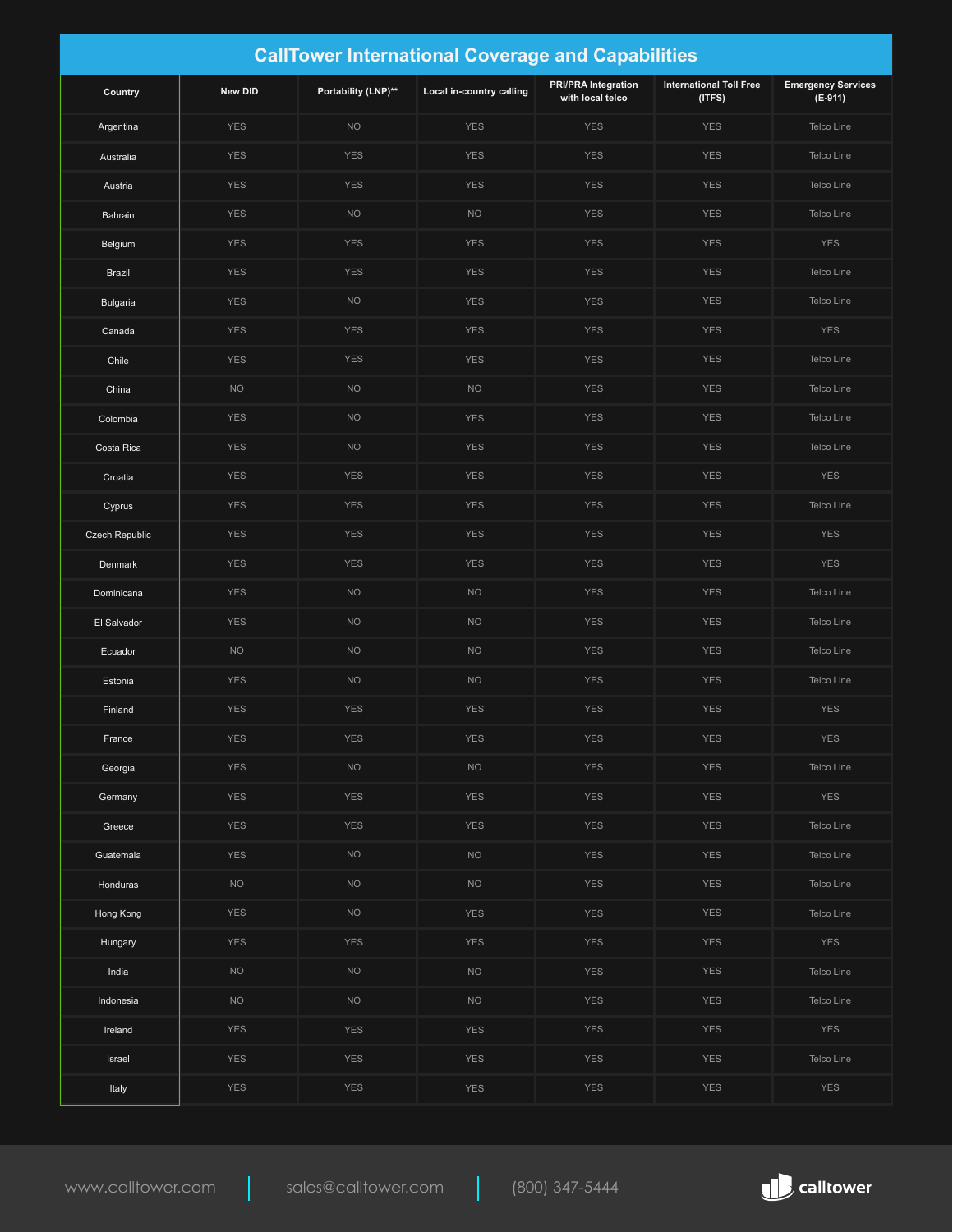| <b>CallTower Cloud-Connected PSTN Partner (CCPP)</b> |                |                     |                          |                                          |                                      |  |  |  |  |
|------------------------------------------------------|----------------|---------------------|--------------------------|------------------------------------------|--------------------------------------|--|--|--|--|
| Country                                              | <b>New DID</b> | Portability (LNP)** | Local in-country calling | <b>International Toll Free</b><br>(ITFS) | <b>Emergency Services</b><br>(E-911) |  |  |  |  |
| Japan                                                | <b>YES</b>     | <b>YES</b>          | <b>YES</b>               | <b>YES</b>                               | Telco Line                           |  |  |  |  |
| Latvia                                               | <b>YES</b>     | <b>YES</b>          | <b>YES</b>               | <b>YES</b>                               | Telco Line                           |  |  |  |  |
| Lithuania                                            | <b>YES</b>     | <b>YES</b>          | <b>YES</b>               | <b>YES</b>                               | Telco Line                           |  |  |  |  |
| Luxembourg                                           | <b>YES</b>     | <b>YES</b>          | <b>YES</b>               | <b>YES</b>                               | <b>YES</b>                           |  |  |  |  |
| Malaysia                                             | <b>YES</b>     | NO                  | <b>YES</b>               | <b>YES</b>                               | Telco Line                           |  |  |  |  |
| Malta                                                | <b>YES</b>     | <b>NO</b>           | <b>YES</b>               | <b>YES</b>                               | Telco Line                           |  |  |  |  |
| Mexico                                               | <b>YES</b>     | <b>YES</b>          | <b>YES</b>               | <b>YES</b>                               | Telco Line                           |  |  |  |  |
| Netherlands                                          | <b>YES</b>     | <b>YES</b>          | <b>YES</b>               | <b>YES</b>                               | <b>YES</b>                           |  |  |  |  |
| New Zealand                                          | <b>YES</b>     | <b>YES</b>          | <b>YES</b>               | <b>YES</b>                               | Telco Line                           |  |  |  |  |
| Norway                                               | <b>YES</b>     | <b>YES</b>          | <b>YES</b>               | <b>YES</b>                               | <b>YES</b>                           |  |  |  |  |
| Panama                                               | <b>YES</b>     | <b>YES</b>          | <b>YES</b>               | <b>YES</b>                               | Telco Line                           |  |  |  |  |
| Paraguay                                             | <b>NO</b>      | <b>NO</b>           | <b>NO</b>                | <b>YES</b>                               | Telco Line                           |  |  |  |  |
| Peru                                                 | <b>YES</b>     | <b>NO</b>           | <b>YES</b>               | <b>YES</b>                               | Telco Line                           |  |  |  |  |
| Philippines                                          | <b>NO</b>      | <b>NO</b>           | <b>NO</b>                | <b>YES</b>                               | Telco Line                           |  |  |  |  |
| Poland                                               | <b>YES</b>     | <b>YES</b>          | <b>YES</b>               | <b>YES</b>                               | <b>YES</b>                           |  |  |  |  |
| Portugal                                             | <b>YES</b>     | <b>YES</b>          | <b>YES</b>               | <b>YES</b>                               | Telco Line                           |  |  |  |  |
| Puerto Rico                                          | <b>YES</b>     | <b>YES</b>          | <b>YES</b>               | <b>YES</b>                               | <b>YES</b>                           |  |  |  |  |
| Romania                                              | <b>YES</b>     | <b>YES</b>          | <b>YES</b>               | <b>YES</b>                               | <b>YES</b>                           |  |  |  |  |
| Russian Federation                                   | YES*           | <b>NO</b>           | <b>NO</b>                | <b>YES</b>                               | Telco Line                           |  |  |  |  |
| Singapore                                            | <b>YES</b>     | <b>YES</b>          | <b>YES</b>               | <b>YES</b>                               | Telco Line                           |  |  |  |  |
| Slovakia                                             | <b>YES</b>     | <b>YES</b>          | <b>YES</b>               | <b>YES</b>                               | Telco Line                           |  |  |  |  |
| Slovenia                                             | <b>YES</b>     | <b>YES</b>          | <b>YES</b>               | <b>YES</b>                               | Telco Line                           |  |  |  |  |
| South Africa                                         | <b>YES</b>     | <b>YES</b>          | <b>YES</b>               | <b>YES</b>                               | Telco Line                           |  |  |  |  |
| South Korea                                          | <b>YES</b>     | $\rm NO$            | $\rm NO$                 | <b>YES</b>                               | Telco Line                           |  |  |  |  |
| Spain                                                | YES            | <b>YES</b>          | <b>YES</b>               | <b>YES</b>                               | <b>YES</b>                           |  |  |  |  |
| Sweden                                               | <b>YES</b>     | <b>YES</b>          | <b>YES</b>               | <b>YES</b>                               | Telco Line                           |  |  |  |  |
| Switzerland                                          | <b>YES</b>     | <b>YES</b>          | <b>YES</b>               | <b>YES</b>                               | <b>YES</b>                           |  |  |  |  |
| Thailand                                             | YES*           | NO                  | <b>NO</b>                | <b>YES</b>                               | Telco Line                           |  |  |  |  |
| Turkey                                               | <b>YES</b>     | <b>YES</b>          | <b>YES</b>               | <b>YES</b>                               | Telco Line                           |  |  |  |  |
| Ukraine                                              | $YES*$         | $NO$                | $NO$                     | YES                                      | Telco Line                           |  |  |  |  |
| United Kingdom                                       | <b>YES</b>     | <b>YES</b>          | <b>YES</b>               | <b>YES</b>                               | <b>YES</b>                           |  |  |  |  |
| <b>United States</b>                                 | <b>YES</b>     | <b>YES</b>          | <b>YES</b>               | <b>YES</b>                               | <b>YES</b>                           |  |  |  |  |
| Uruguay                                              | <b>NO</b>      | <b>NO</b>           | <b>NO</b>                | <b>YES</b>                               | Telco Line                           |  |  |  |  |
| Venezuela                                            | <b>YES</b>     | $NO$                | <b>YES</b>               | <b>YES</b>                               | Telco Line                           |  |  |  |  |
| Vietnam                                              | <b>YES</b>     | $NO$                | $\rm NO$                 | <b>YES</b>                               | Telco Line                           |  |  |  |  |
| Virgin Islands                                       | <b>NO</b>      | $NO$                | $\rm NO$                 | <b>YES</b>                               | Telco Line                           |  |  |  |  |

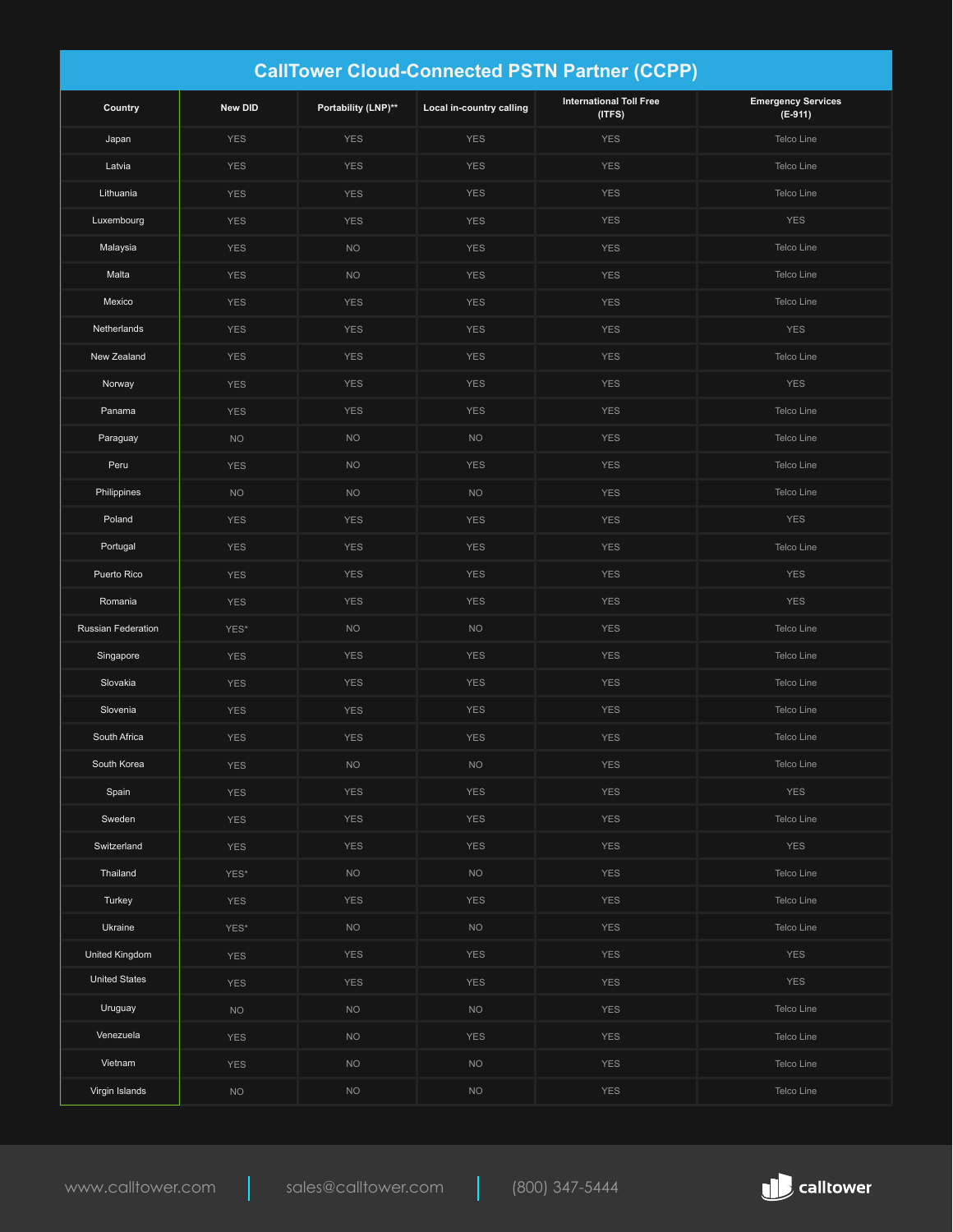# **SERVICE DELIVERY OVERIEW**

CallTower will dedicate an Implementation Team that is led by an Industry veteran with over 25 years of experience in Sales Engineering, Project Management and large enterprise deployments. Our assigned Team Leader will report directly to the Executive staff of CallTower to facilitate instant assistance to mitigate roadblocks or to acquire augmentation to staffing or for any other assistance to assure a smooth successful global deployment. Typical roles and quantities based on implementation schedule



CallTower's Global Service Delivery model is extensive. A Global Service Delivery Manager will be assigned who will have the support of project managers. The project will be managed within Microsoft Project.